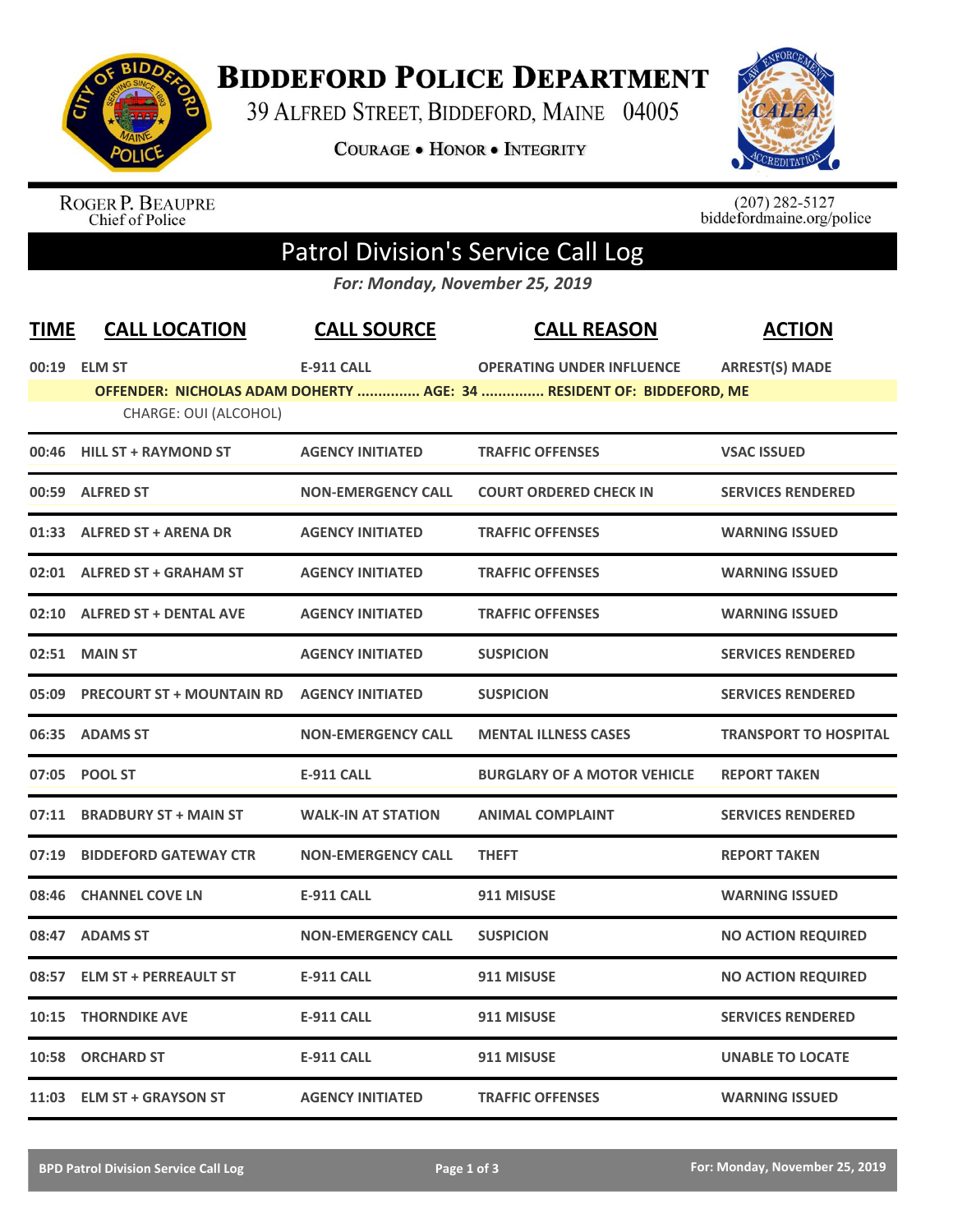| <b>TIME</b> | <b>CALL LOCATION</b>             | <b>CALL SOURCE</b>                                                            | <b>CALL REASON</b>                                                                    | <b>ACTION</b>               |
|-------------|----------------------------------|-------------------------------------------------------------------------------|---------------------------------------------------------------------------------------|-----------------------------|
|             | 12:42 POOL ST                    | <b>E-911 CALL</b>                                                             | 911 MISUSE                                                                            | <b>NEGATIVE CONTACT</b>     |
|             | 13:07 BACON ST                   | <b>WALK-IN AT STATION</b>                                                     | <b>HARASSMENT</b>                                                                     | <b>SERVICES RENDERED</b>    |
| 13:28       | <b>ALFRED ST + MAINE TPKE</b>    | <b>AGENCY INITIATED</b>                                                       | <b>DISABLED VEHICLE</b>                                                               | <b>SERVICES RENDERED</b>    |
|             | 13:29 ELM ST                     | <b>E-911 CALL</b>                                                             | 911 MISUSE                                                                            | <b>WARNING ISSUED</b>       |
|             | 13:32 ELM ST                     | <b>NON-EMERGENCY CALL</b><br>CHARGE: THEFT BY UNAUTHORIZED TAKING OR TRANSFER | <b>SHOPLIFTING</b><br>OFFENDER: CODY JAMES DOYLE  AGE: 19  RESIDENT OF: BIDDEFORD, ME | <b>CITATION ISSUED</b>      |
|             | 13:43 ALFRED ST                  | <b>OTHER</b>                                                                  | <b>ASSIST PD AGENCY</b>                                                               | <b>FIELD INTERVIEW</b>      |
| 14:15       | <b>GREENFIELD LN</b>             | <b>AGENCY INITIATED</b>                                                       | <b>PAPERWORK</b>                                                                      | <b>PAPERWORK NOT SERVED</b> |
|             | 14:20 WASHINGTON ST              | <b>NON-EMERGENCY CALL</b>                                                     | <b>GAS LEAK / ODOR (NATURAL &amp; LP)</b>                                             | <b>REMOVED HAZARD</b>       |
|             | 14:30 ALFRED ST                  | <b>NON-EMERGENCY CALL</b>                                                     | <b>SUSPICION</b>                                                                      | <b>UNFOUNDED</b>            |
|             | 14:43 ELM ST                     | <b>AGENCY INITIATED</b>                                                       | <b>TRAFFIC OFFENSES</b>                                                               | <b>VSAC ISSUED</b>          |
|             | 15:04 CLEAVES ST                 | <b>AGENCY INITIATED</b>                                                       | <b>48 HOUR RULE</b>                                                                   | <b>SERVICES RENDERED</b>    |
|             | 15:08 CHAPEL ST                  | <b>AGENCY INITIATED</b>                                                       | <b>48 HOUR RULE</b>                                                                   | <b>SERVICES RENDERED</b>    |
| 15:24       | <b>BRADBURY ST</b>               | <b>AGENCY INITIATED</b>                                                       | <b>48 HOUR RULE</b>                                                                   | <b>SERVICES RENDERED</b>    |
|             | 15:38 ELM ST                     | <b>AGENCY INITIATED</b>                                                       | <b>TRAFFIC OFFENSES</b>                                                               | <b>WARNING ISSUED</b>       |
|             | 16:03 QUIMBY ST                  | <b>AGENCY INITIATED</b>                                                       | <b>48 HOUR RULE</b>                                                                   | <b>SERVICES RENDERED</b>    |
|             | 16:03 MAIN ST                    | <b>NON-EMERGENCY CALL</b>                                                     | <b>CHECK WELFARE</b>                                                                  | <b>SERVICES RENDERED</b>    |
|             | 16:06 JEFFERSON ST + CRESCENT ST | <b>NON-EMERGENCY CALL</b>                                                     | <b>ESCORTS / RELAYS</b>                                                               | <b>SERVICES RENDERED</b>    |
|             | 16:47 BACON ST                   | <b>NON-EMERGENCY CALL</b>                                                     | <b>ANIMAL COMPLAINT</b>                                                               | <b>SERVICES RENDERED</b>    |
|             | 16:57 MAIN ST                    | <b>AGENCY INITIATED</b>                                                       | <b>TRAFFIC OFFENSES</b>                                                               | <b>WARNING ISSUED</b>       |
|             | 17:10 ALFRED ST                  | <b>NON-EMERGENCY CALL</b>                                                     | <b>COURT ORDERED CHECK IN</b>                                                         | <b>NO VIOLATION</b>         |
|             | 17:19 ANDREWS RD                 | <b>AGENCY INITIATED</b>                                                       | <b>SUSPICION</b>                                                                      | <b>NO VIOLATION</b>         |
|             | 17:33 BIDDEFORD GATEWAY CTR      | <b>AGENCY INITIATED</b>                                                       | <b>TRAFFIC OFFENSES</b>                                                               | <b>WARNING ISSUED</b>       |
|             | 17:40 WESTERN AVE                | <b>WALK-IN AT STATION</b>                                                     | <b>DOMESTIC COMPLAINTS</b>                                                            | <b>REPORT TAKEN</b>         |
|             | 17:41 ALFRED ST                  | <b>NON-EMERGENCY CALL</b>                                                     | <b>COURT ORDERED CHECK IN</b>                                                         | <b>NO VIOLATION</b>         |
|             | 18:05 ALFRED ST                  | <b>AGENCY INITIATED</b>                                                       | <b>TRAFFIC OFFENSES</b>                                                               | <b>WARNING ISSUED</b>       |